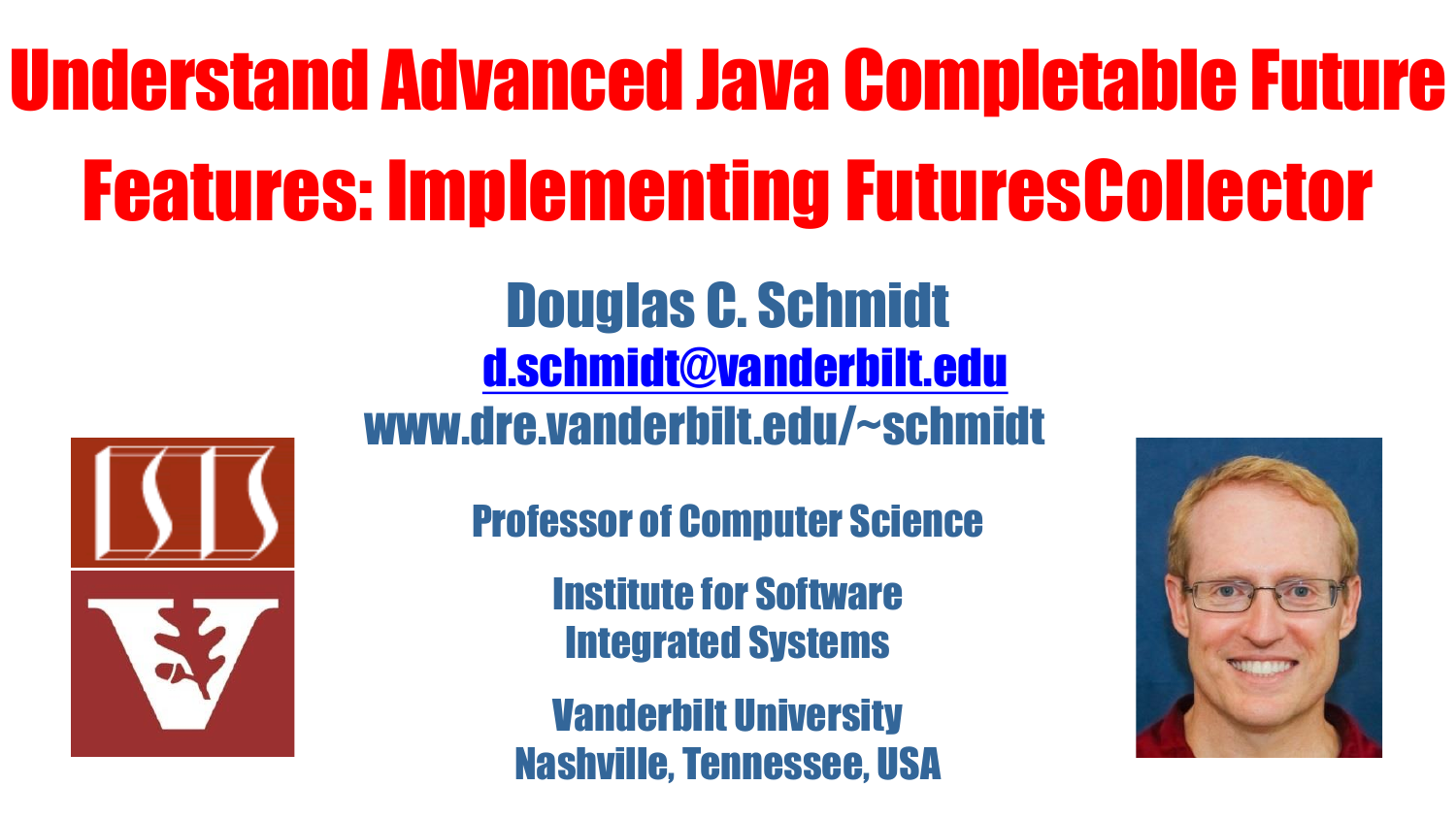## Learning Objectives in this Part of the Lesson

- Understand advanced features of completable futures, e.g.
	- Factory methods initiate async computations
	- Completion stage methods chain together actions to perform async result processing & composition
	- Aribitrary-arity methods that process futures in bulk
		- Wrap the allOf() method to work with the Java streams framework

**methods**



#### Basic methods

**2** See [docs.oracle.com/javase/8/docs/api/java/util/concurrent/CompletableFuture.html](https://docs.oracle.com/javase/8/docs/api/java/util/concurrent/CompletableFuture.html)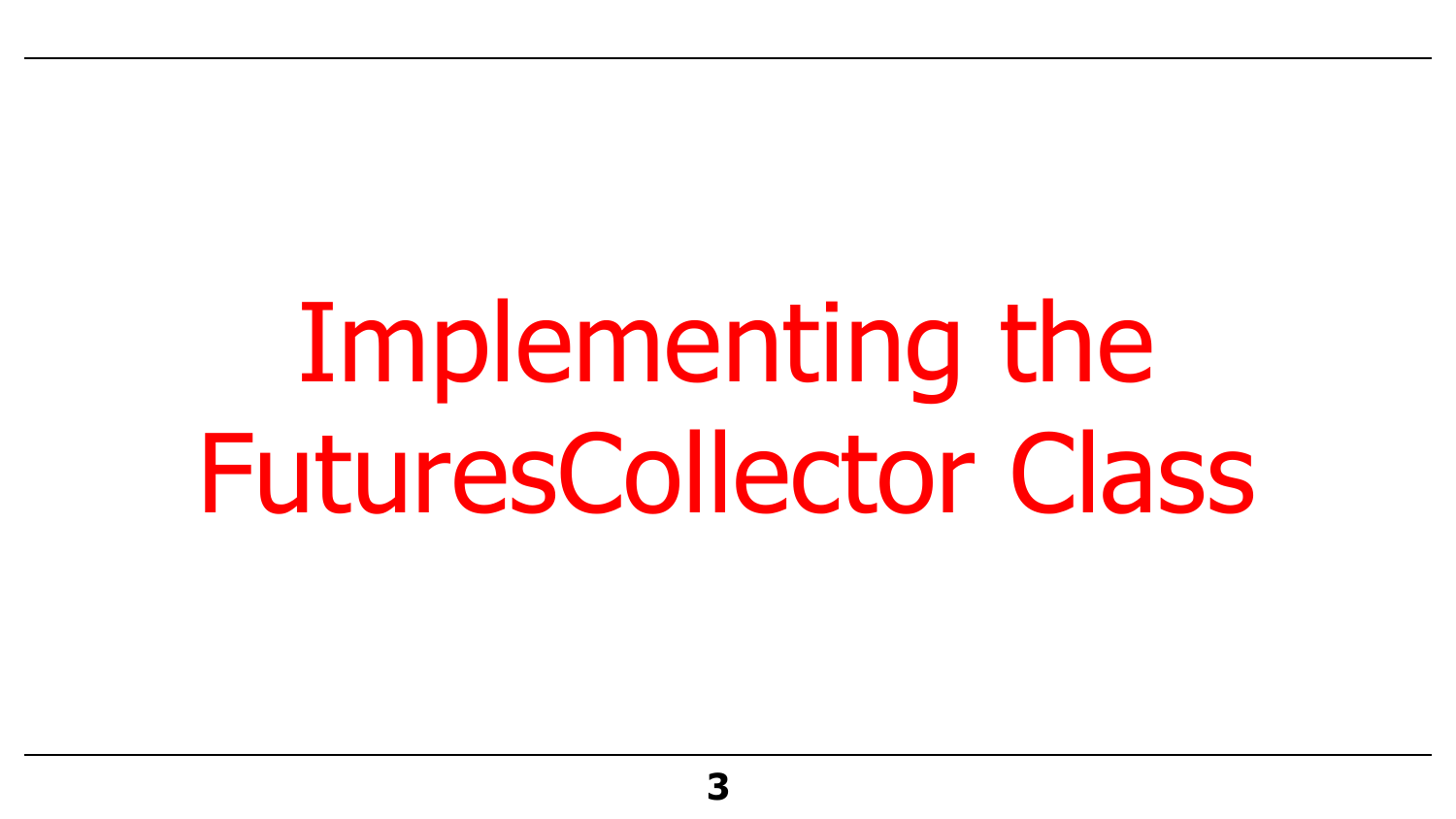• FuturesCollector returns a completable future to a stream of big fractions that are being reduced and multiplied asynchronously

**static void testFractionMultiplications1() {**

```
...
```
**}**

**Stream.generate(() -> makeBigFraction(new Random(), false))**

**.limit(sMAX\_FRACTIONS)**

**.map(reduceAndMultiplyFractions)**

**.collect(FuturesCollector.toFuture())**

**.thenAccept(this::sortAndPrintList);**

collect() converts a stream of completable futures into a single completable future

**4** See [github.com/douglascraigschmidt/LiveLessons/tree/master/Java8/ex8](http://github.com/douglascraigschmidt/LiveLessons/tree/master/Java8/ex8)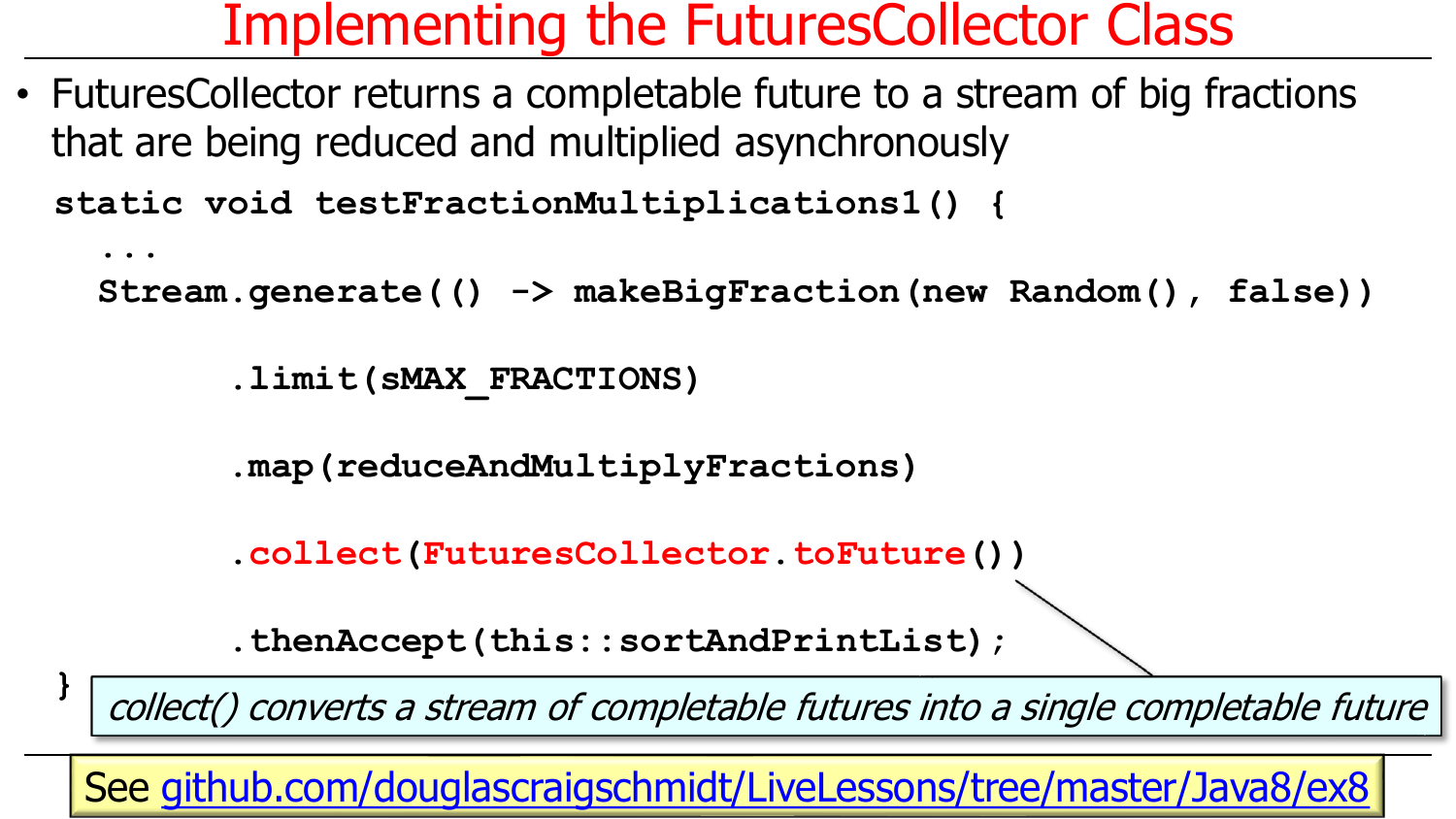• FuturesCollector wraps allOf() to work with the Java streams framework



<<Java Interface>> Collector<T.A.R>

- supplier():Supplier<A>
- accumulator():BiConsumer<A,T>
- Combiner():BinaryOperator<A>
- finisher():Function<A,R>

· characteristics():Set<Characteristics>

<<Java Class>> GFuturesCollector<T>

●FuturesCollector()

- supplier():Supplier<List<CompletableFuture<T>>>
- accumulator():BiConsumer<List<CompletableFuture<T>>,CompletableFuture<T>>
- combiner():BinaryOperator<List<CompletableFuture<T>>>
- finisher():Function<List<CompletableFuture<T>>,CompletableFuture<List<T>>>
- characteristics():Set

StoFuture():Collector<CompletableFuture<T>,?,CompletableFuture<List<T>>>

#### **5** See [Java8/ex8/utils/FuturesCollector.java](http://github.com/douglascraigschmidt/LiveLessons/tree/master/Java8/ex8/utils/FuturesCollector.java)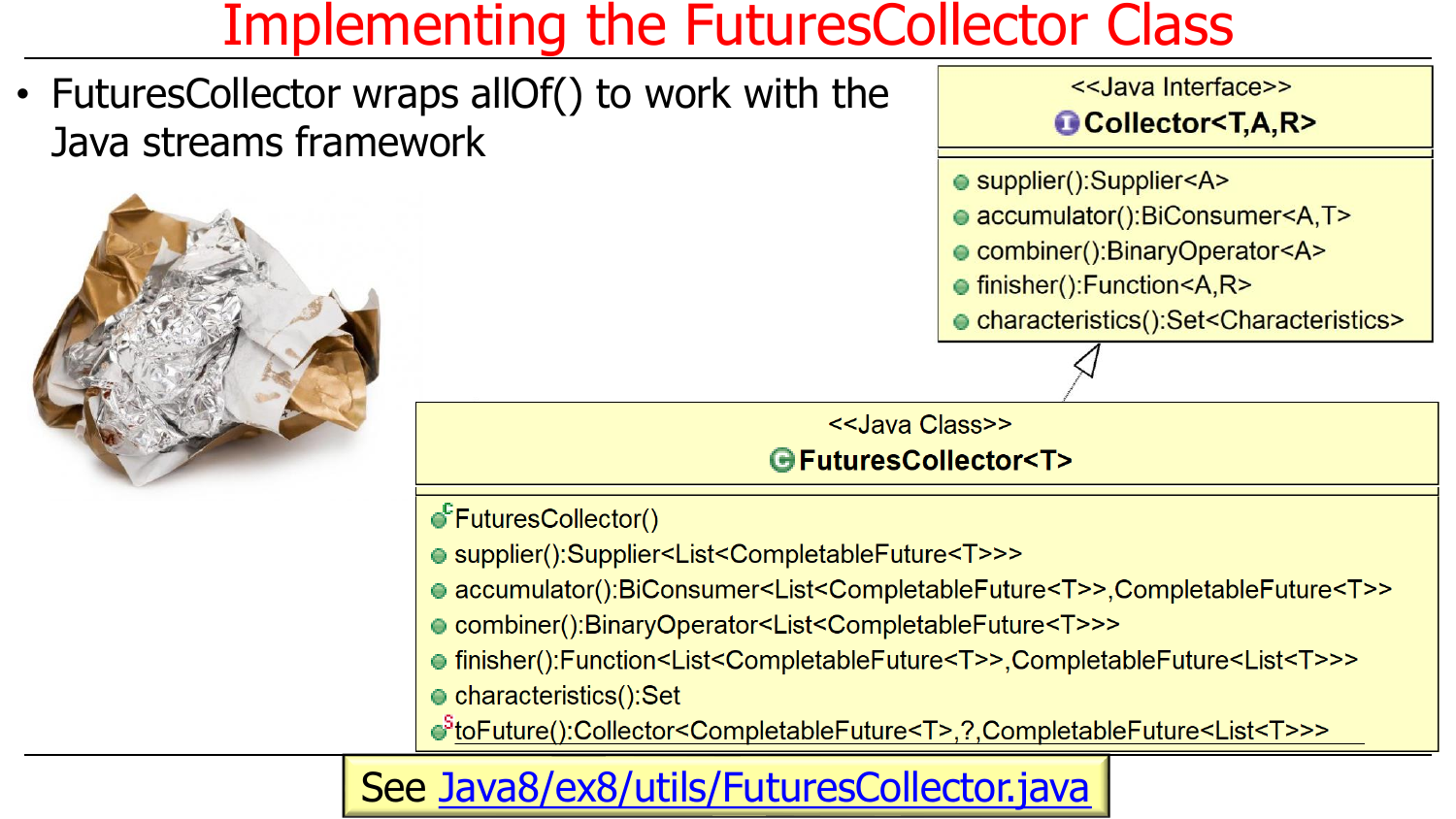- FuturesCollector wraps allOf() to work with the Java streams framework
	- Converts a *stream* of completable futures into a *single* completable future that's triggered when *all* futures in the stream complete

<<Java Interface>> Collector<T,A,R>

- supplier():Supplier<A>
- accumulator():BiConsumer<A,T>
- Combiner():BinaryOperator<A>
- finisher():Function<A,R>

· characteristics():Set<Characteristics>

#### <<Java Class>> GFuturesCollector<T> ●FuturesCollector() ● supplier():Supplier<List<CompletableFuture<T>>> ● accumulator():BiConsumer<List<CompletableFuture<T>>,CompletableFuture<T>> ● combiner():BinaryOperator<List<CompletableFuture<T>>> ● finisher():Function<List<CompletableFuture<T>>,CompletableFuture<List<T>>> ● characteristics():Set StoFuture():Collector<CompletableFuture<T>,?,CompletableFuture<List<T>>>

FuturesCollector is a non-concurrent collector (supports parallel & sequential streams) **6**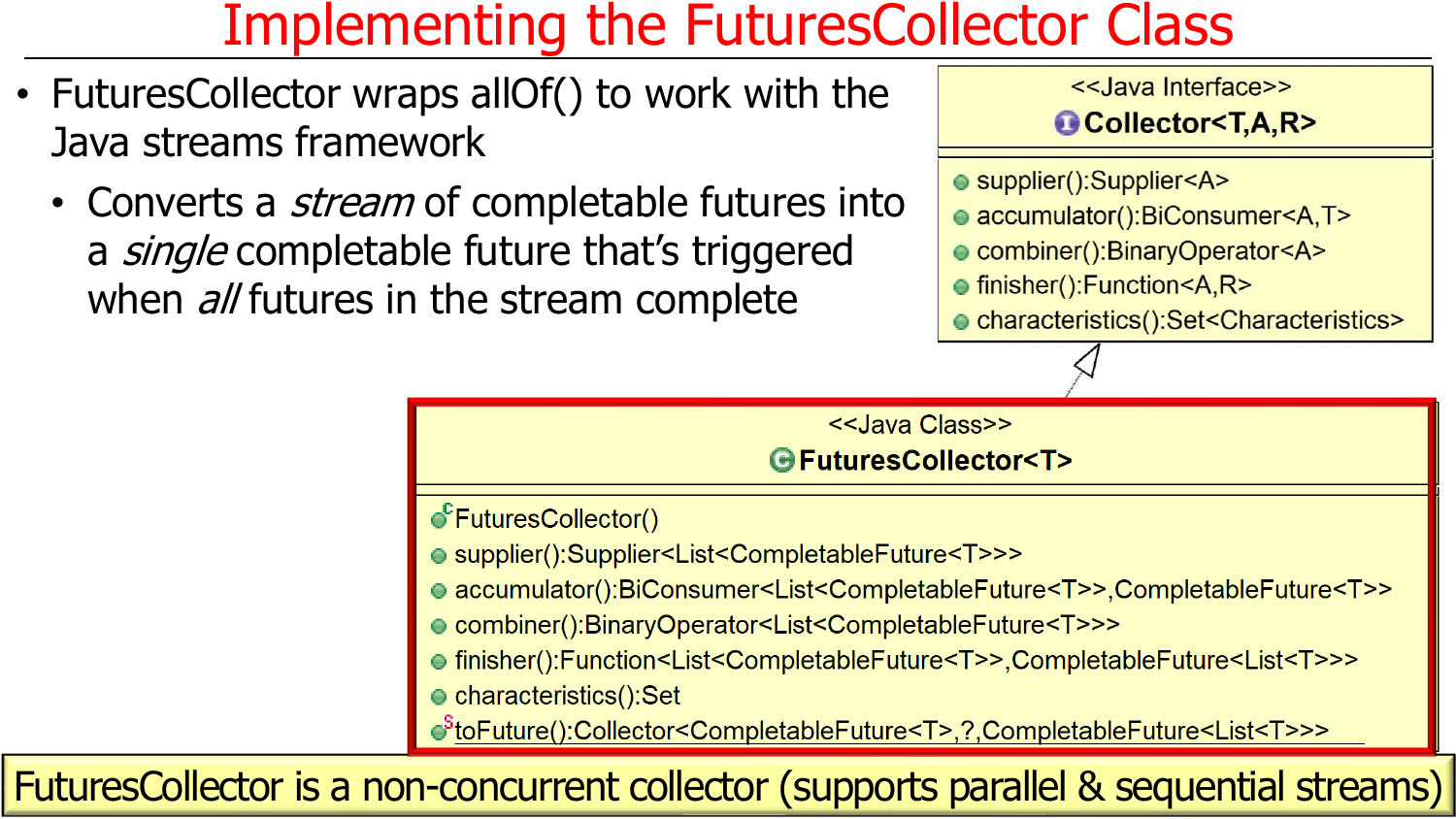- FuturesCollector wraps allOf() to work with the Java streams framework
	- Converts a *stream* of completable futures into a *single* completable future that's triggered when *all* futures in the stream complete
	- Implements the Collector interface

<<Java Interface>> Collector<T,A,R>

● supplier():Supplier<A>

• accumulator():BiConsumer<A,T>

Combiner():BinaryOperator<A>

● finisher():Function<A,R>

· characteristics():Set<Characteristics>

<<Java Class>> GFuturesCollector<T>

●FuturesCollector()

● supplier():Supplier<List<CompletableFuture<T>>>

● accumulator():BiConsumer<List<CompletableFuture<T>>,CompletableFuture<T>>

● combiner():BinaryOperator<List<CompletableFuture<T>>>

● finisher():Function<List<CompletableFuture<T>>,CompletableFuture<List<T>>> ● characteristics():Set

StoFuture():Collector<CompletableFuture<T>,?,CompletableFuture<List<T>>>

**7** See [docs.oracle.com/javase/8/docs/api/java/util/stream/Collector.html](https://docs.oracle.com/javase/8/docs/api/java/util/stream/Collector.html)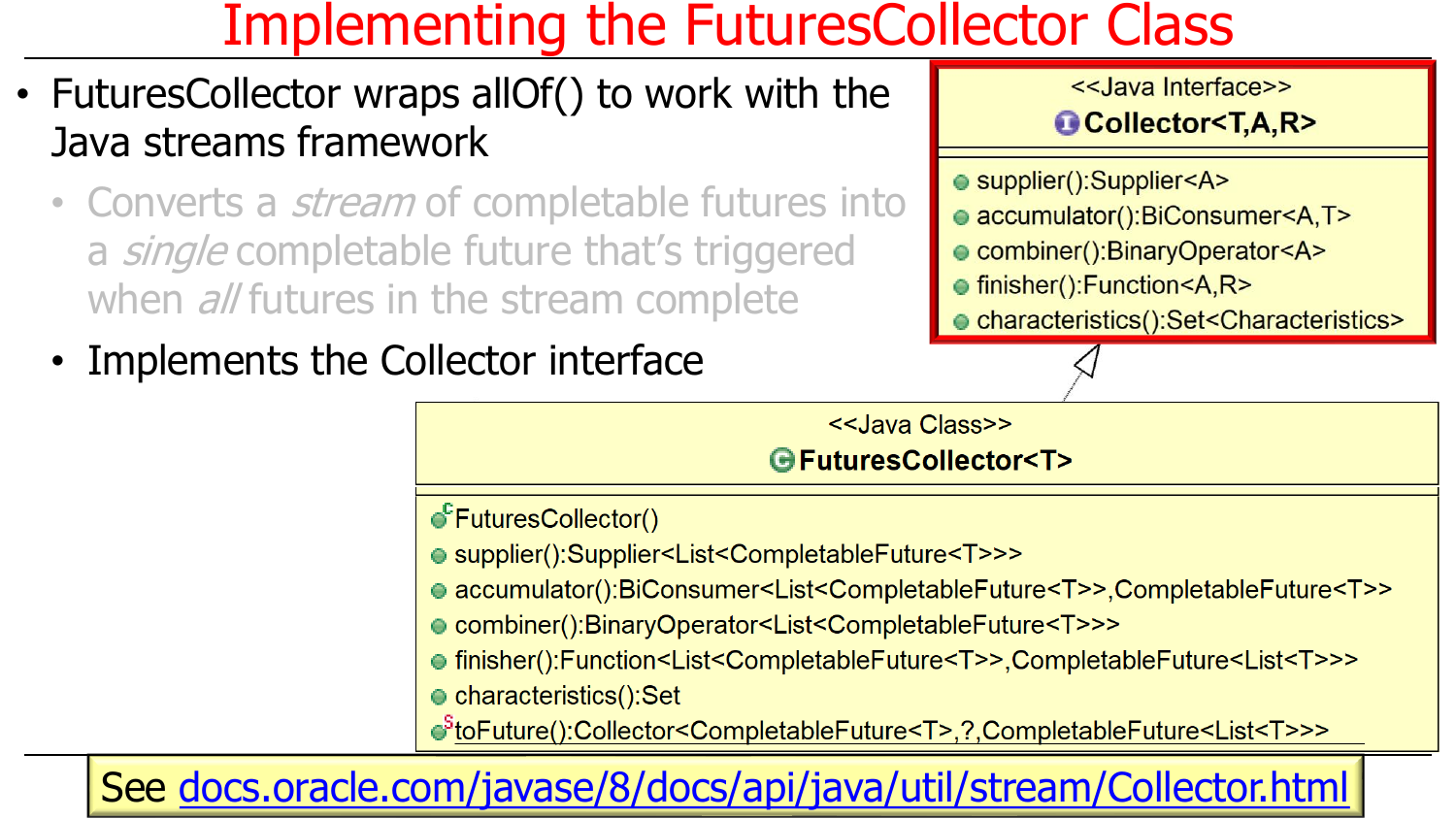- FuturesCollector wraps allOf() to work with the Java streams framework
	- Converts a *stream* of completable futures into a *single* completable future that's triggered when *all* futures in the stream complete
	- Implements the Collector interface



<<Java Class>> GFuturesCollector<T>

●FuturesCollector()

- supplier():Supplier<List<CompletableFuture<T>>>
- accumulator():BiConsumer<List<CompletableFuture<T>>,CompletableFuture<T>>
- combiner():BinaryOperator<List<CompletableFuture<T>>>

● finisher():Function<List<CompletableFuture<T>>,CompletableFuture<List<T>>> ● characteristics():Set

StoFuture():Collector<CompletableFuture<T>,?,CompletableFuture<List<T>>>

**8** A collector accumulates input stream elements into a mutable result container

<<Java Interface>> Collector<T,A,R>

● supplier():Supplier<A>

- accumulator():BiConsumer<A,T>
- Combiner():BinaryOperator<A>
- finisher():Function<A,R>

· characteristics():Set<Characteristics>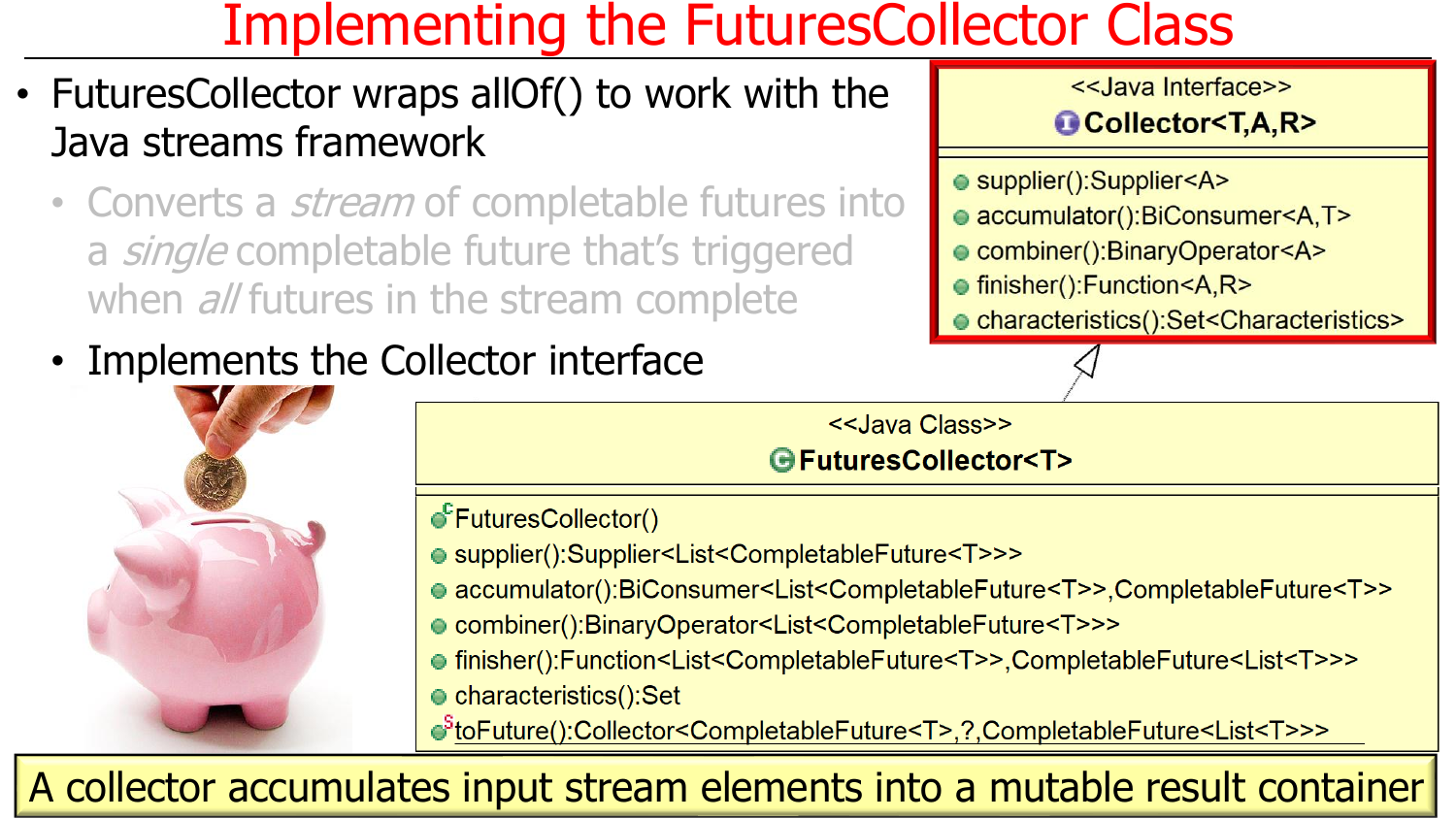• FuturesCollector wraps allOf() to work with the Java streams framework



- supplier():Supplier<A>
- accumulator():BiConsumer<A,T>
- Combiner():BinaryOperator<A>
- finisher():Function<A,R>

· characteristics():Set<Characteristics>

<<Java Class>> GFuturesCollector<T>

●FuturesCollector()

- supplier():Supplier<List<CompletableFuture<T>>>
- accumulator():BiConsumer<List<CompletableFuture<T>>,CompletableFuture<T>>
- combiner():BinaryOperator<List<CompletableFuture<T>>>

● finisher():Function<List<CompletableFuture<T>>,CompletableFuture<List<T>>> ● characteristics():Set

StoFuture():Collector<CompletableFuture<T>,?,CompletableFuture<List<T>>>

FuturesCollector provides a powerful wrapper for some complex code!!!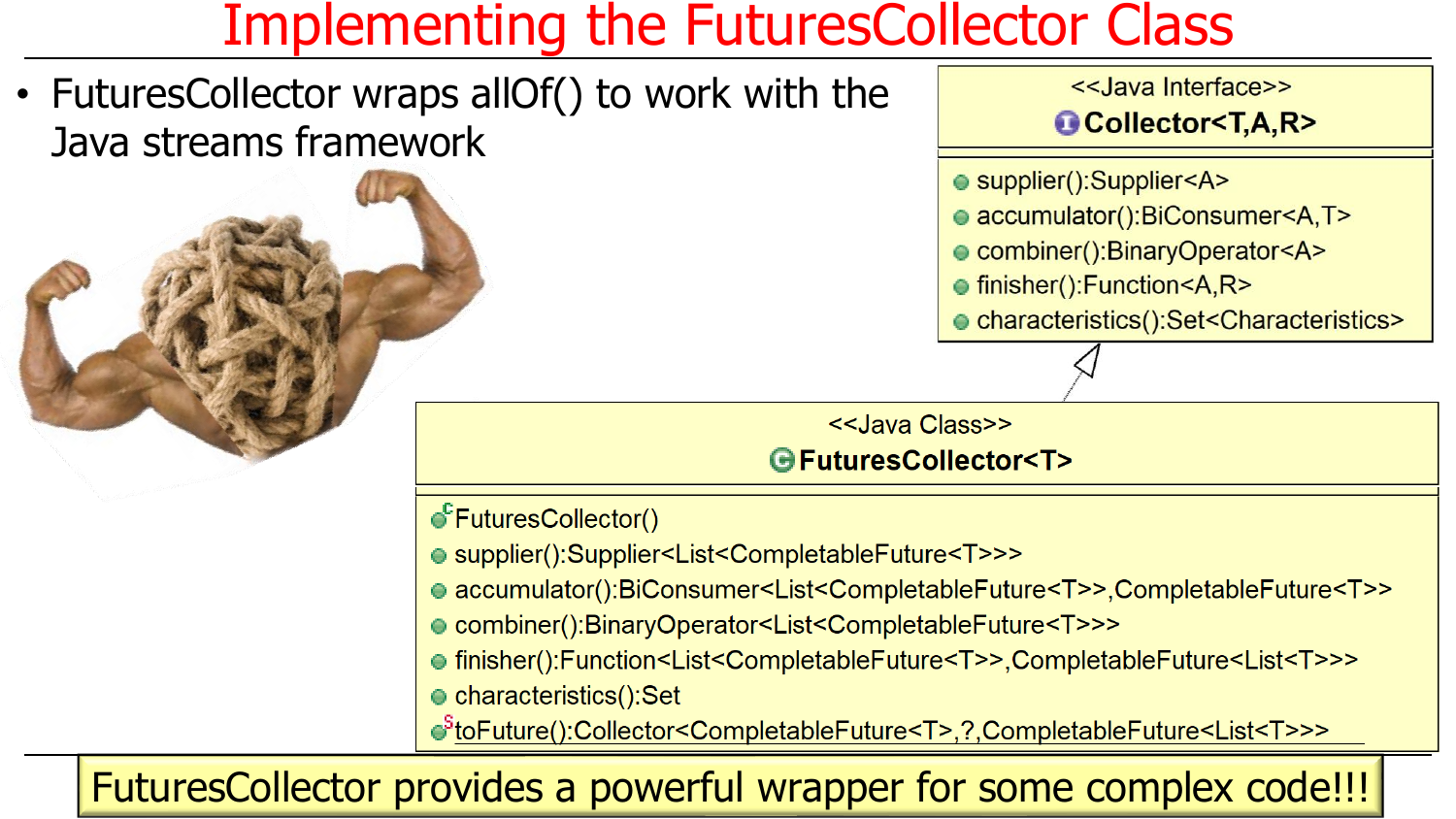• FuturesCollector implements all methods in the Collector interface

**public class FuturesCollector<T>**

**...**

**implements Collector<CompletableFuture<T>,**

**List<CompletableFuture<T>>,**

**CompletableFuture<List<T>>> {**

Implements a custom collector

**10** See [docs.oracle.com/javase/8/docs/api/java/util/stream/Collector.html](https://docs.oracle.com/javase/8/docs/api/java/util/stream/Collector.html)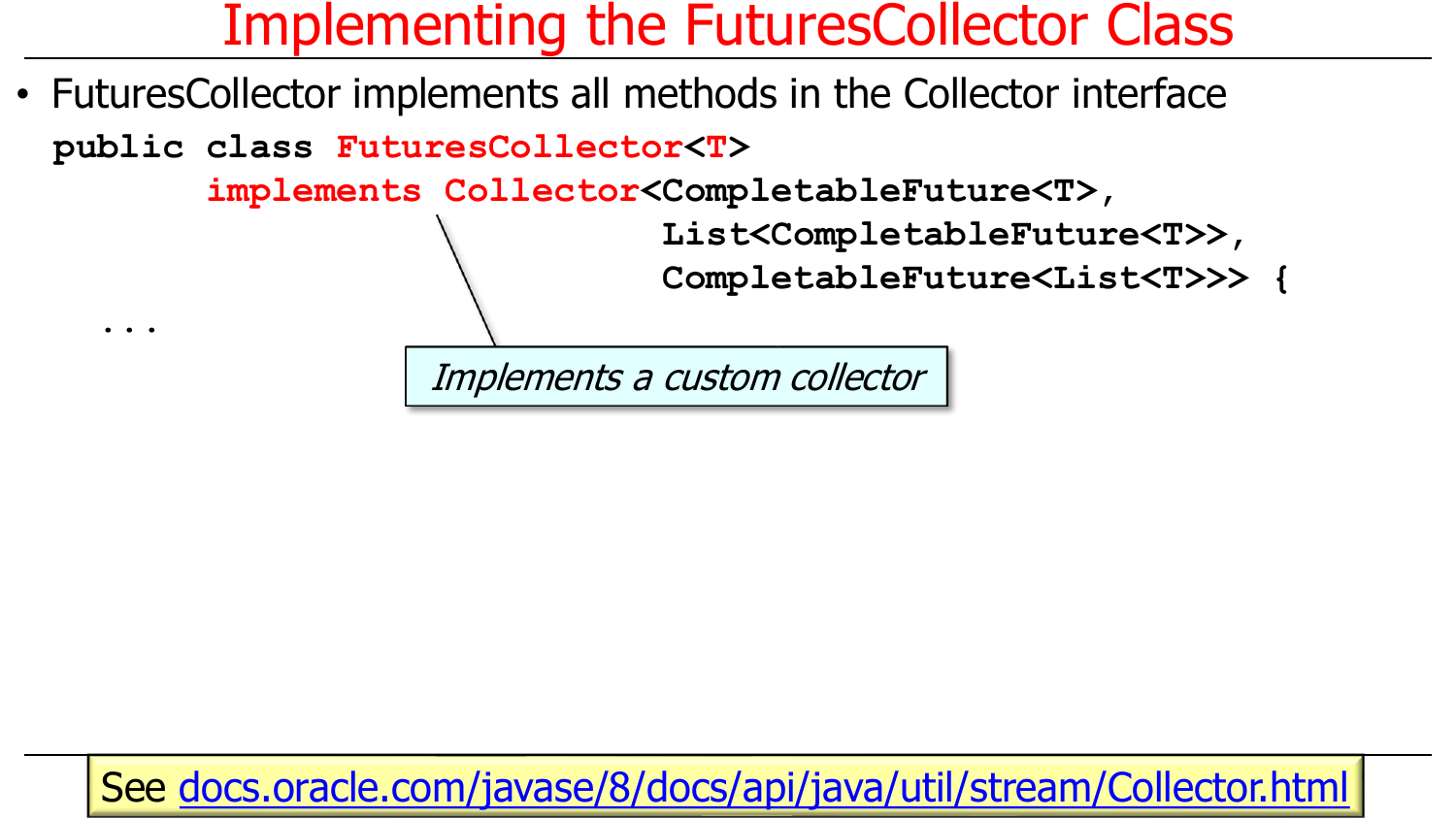• FuturesCollector implements all methods in the Collector interface

**public class FuturesCollector<T>**

**...**

**implements Collector<CompletableFuture<T>,**

**List<CompletableFuture<T>>,**

**CompletableFuture<List<T>>> {**

The type of input elements in the stream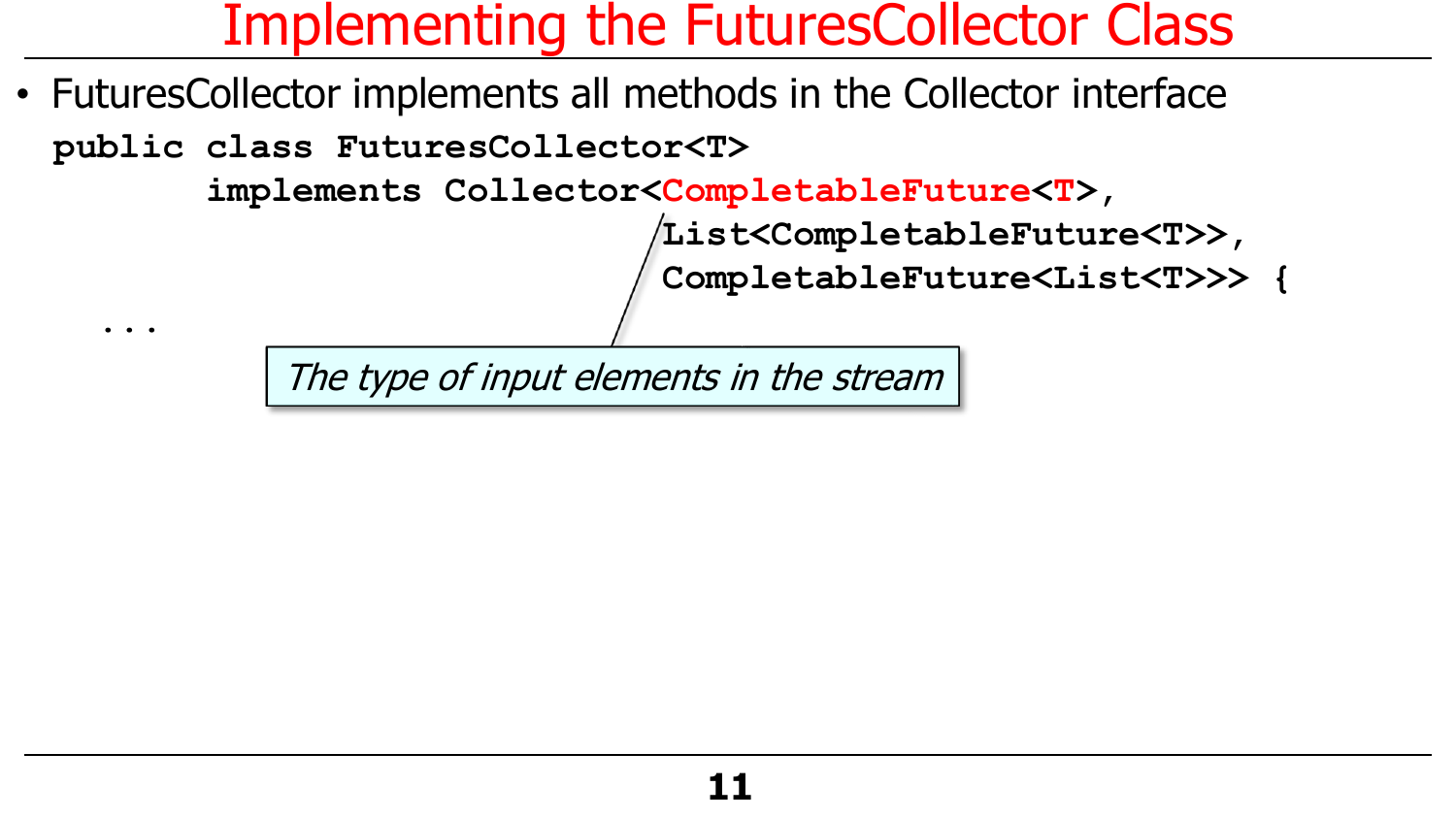• FuturesCollector implements all methods in the Collector interface

**public class FuturesCollector<T>**

**...**

**implements Collector<CompletableFuture<T>,**

**List<CompletableFuture<T>>,**

**CompletableFuture<List<T>>> {**

The mutable result container type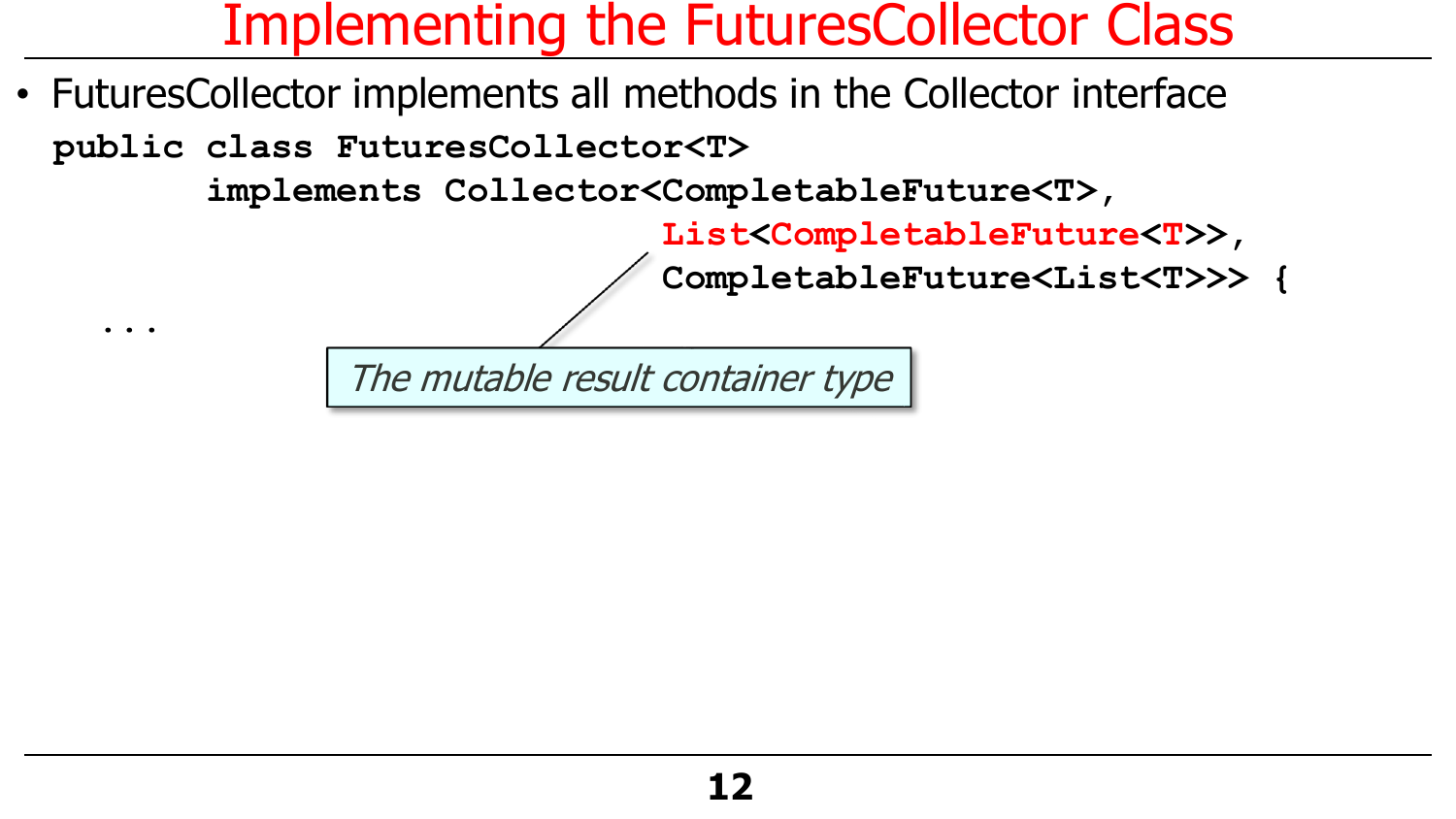• FuturesCollector implements all methods in the Collector interface

**public class FuturesCollector<T>**

**...**

**implements Collector<CompletableFuture<T>,**

**List<CompletableFuture<T>>,**

**CompletableFuture<List<T>>> {**

The result type of final output of the collector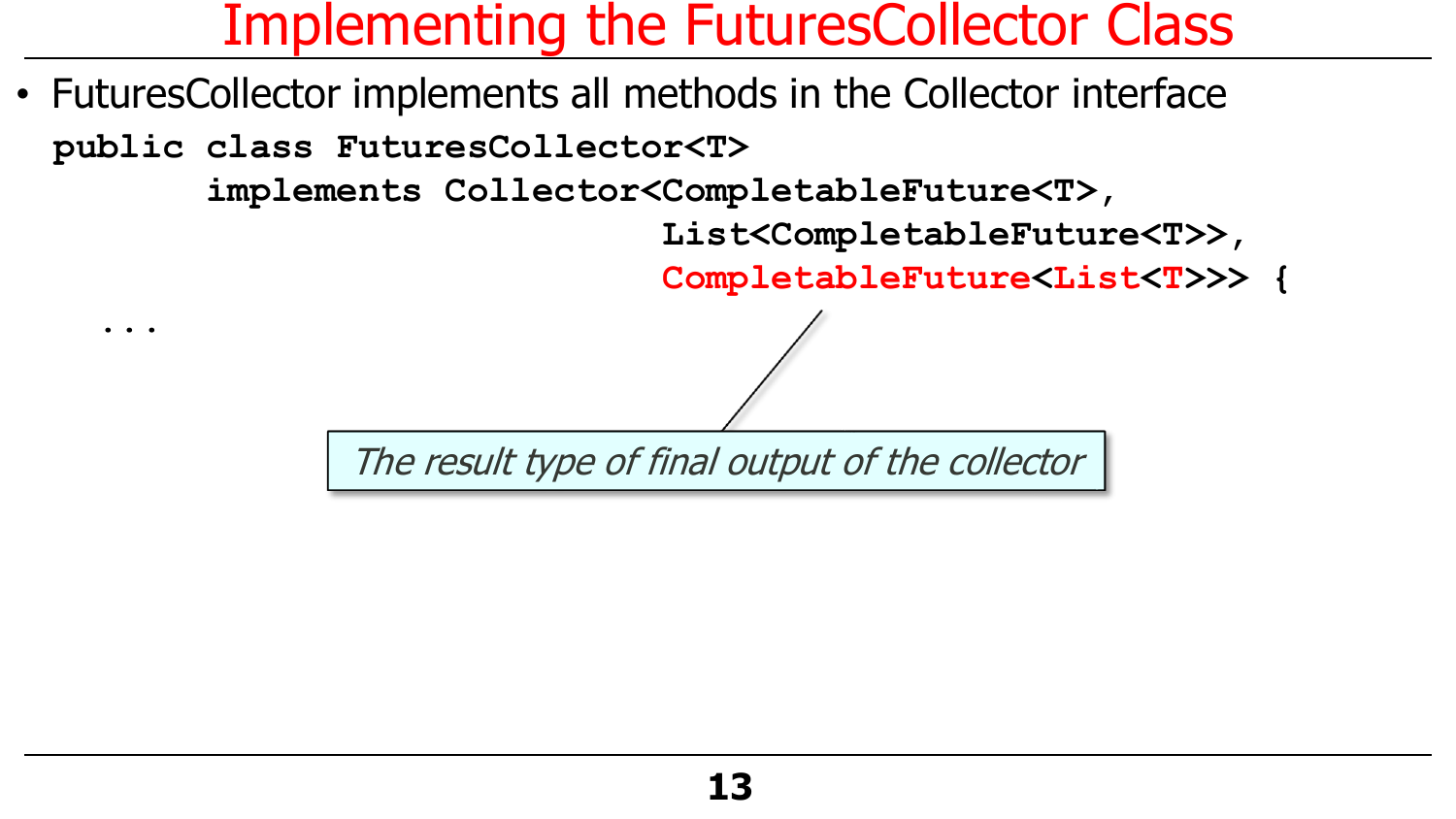• FuturesCollector implements all methods in the Collector interface

**public class FuturesCollector<T>**

**implements Collector<CompletableFuture<T>,**

**List<CompletableFuture<T>>,**

**CompletableFuture<List<T>>> {**

**public Supplier<List<CompletableFuture<T>>> supplier() { return ArrayList::new;**

> This factory method returns a supplier used by the Java streams collector framework to create a new mutable array list container

**public BiConsumer<List<CompletableFuture<T>>,**

```
CompletableFuture<T>> accumulator()
```

```
{ return List::add; }
```
**...**

**}**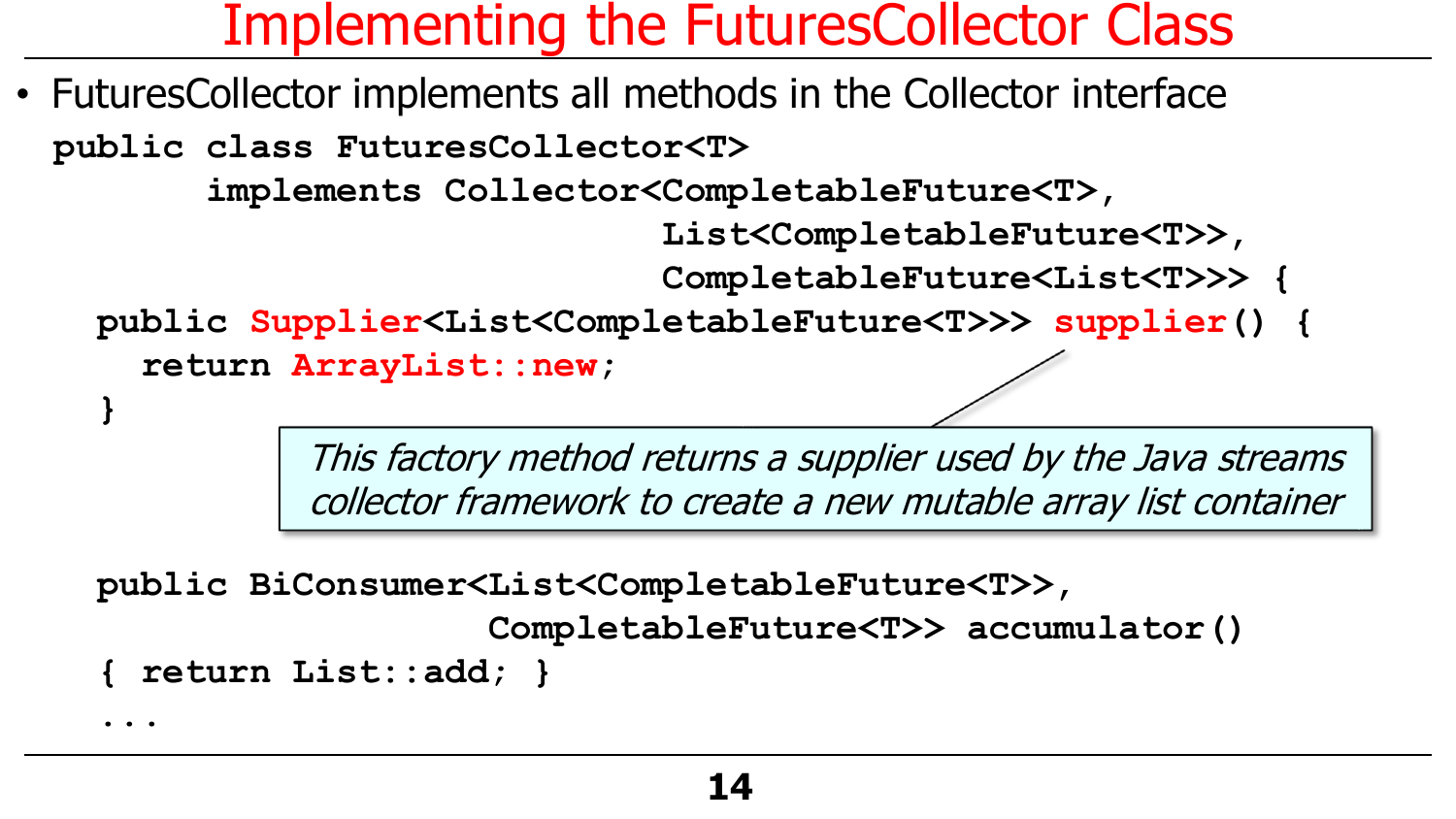• FuturesCollector implements all methods in the Collector interface

**public class FuturesCollector<T>**

**implements Collector<CompletableFuture<T>,**

**List<CompletableFuture<T>>,**

**CompletableFuture<List<T>>> {**

**public Supplier<List<CompletableFuture<T>>> supplier() {**

**return ArrayList::new;**

This mutable result container stores a list of completable futures of type T

**public BiConsumer<List<CompletableFuture<T>>,**

```
CompletableFuture<T>> accumulator()
```

```
{ return List::add; }
```
**...**

**}**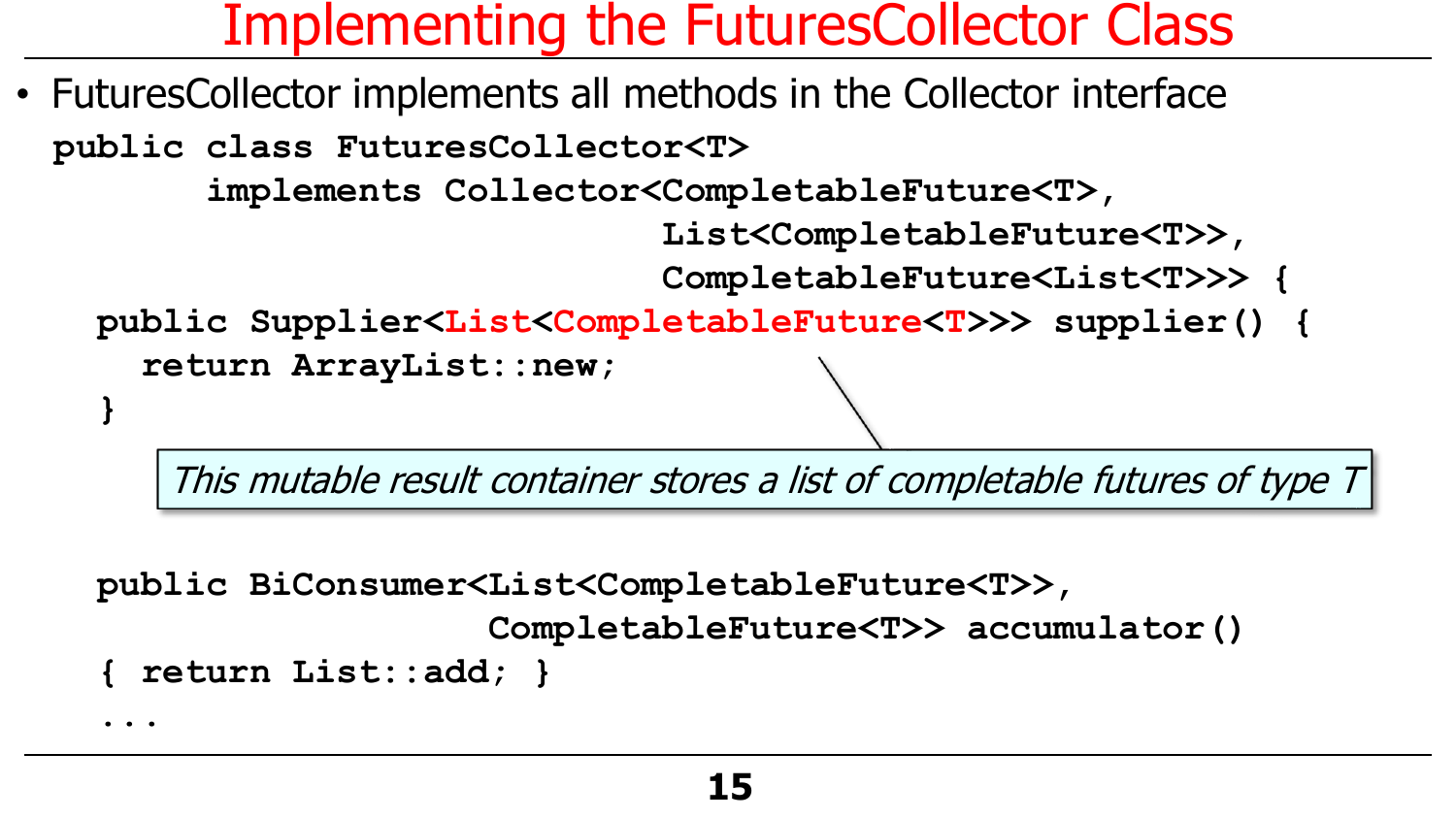• FuturesCollector implements all methods in the Collector interface

**public class FuturesCollector<T>**

**implements Collector<CompletableFuture<T>,**

**List<CompletableFuture<T>>,**

**CompletableFuture<List<T>>> {**

```
public Supplier<List<CompletableFuture<T>>> supplier() {
  return ArrayList::new;
```
**}**

This factory method returns a bi-consumer used by the Java streams collector framework to add a new completable future into the mutable array list container

```
public BiConsumer<List<CompletableFuture<T>>,
```

```
CompletableFuture<T>> accumulator()
```

```
{ return List::add; }
```
**...**

**16** This method is only ever called in a single thread (so no locks are needed)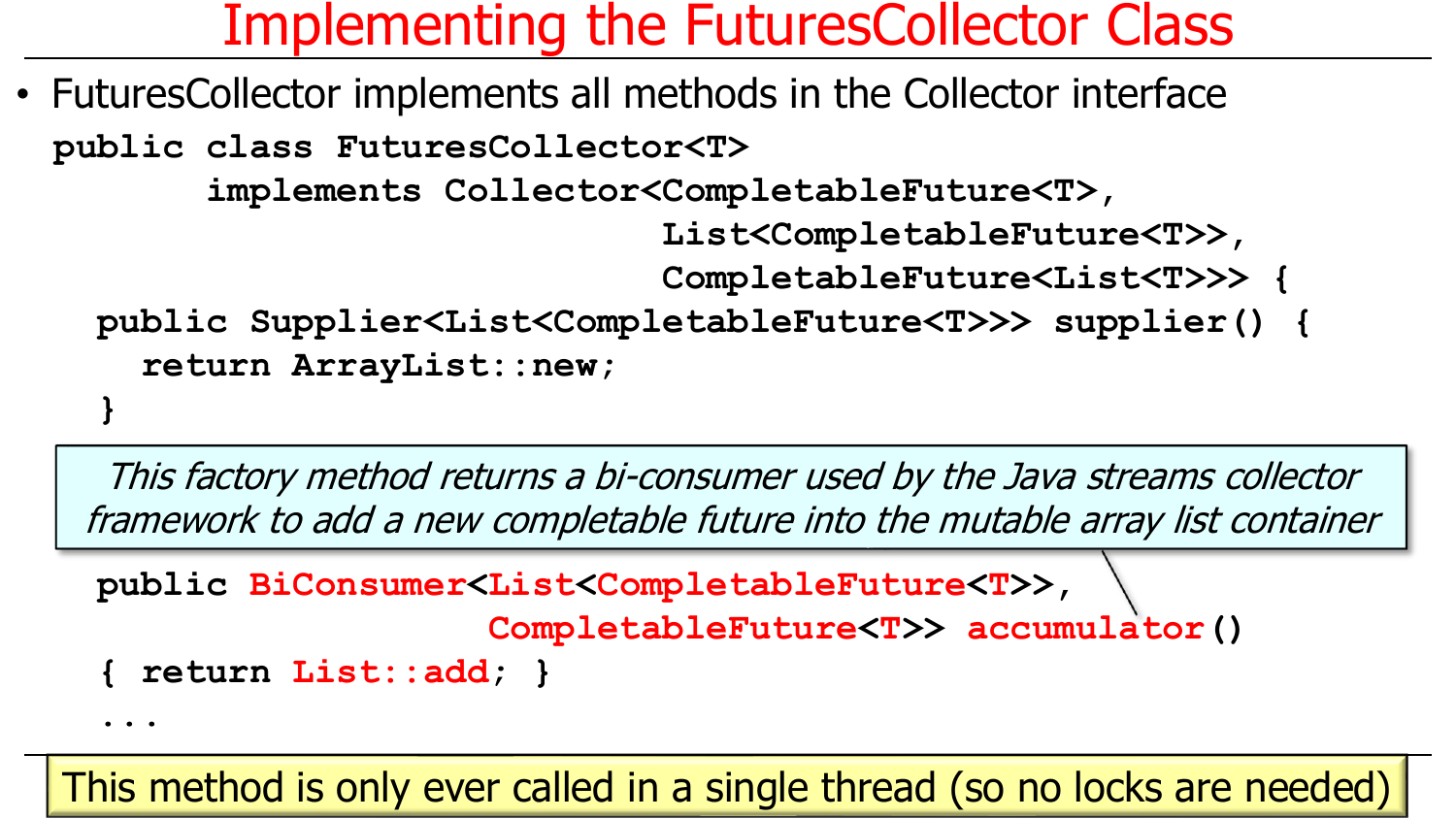**public class FuturesCollector<T>** • FuturesCollector implements all methods in the Collector interface

**}**

**...**

```
...
public BinaryOperator<List<CompletableFuture<T>>> combiner() {
  return (List<CompletableFuture<T>> one,
          List<CompletableFuture<T>> another) -> {
      one.addAll(another);
      return one;
  };
```
This factory method returns a binary operator that merges two partial array list results into a single array list (only relevant for parallel streams)

#### **17** This method is only ever called in a single thread (so no locks are needed)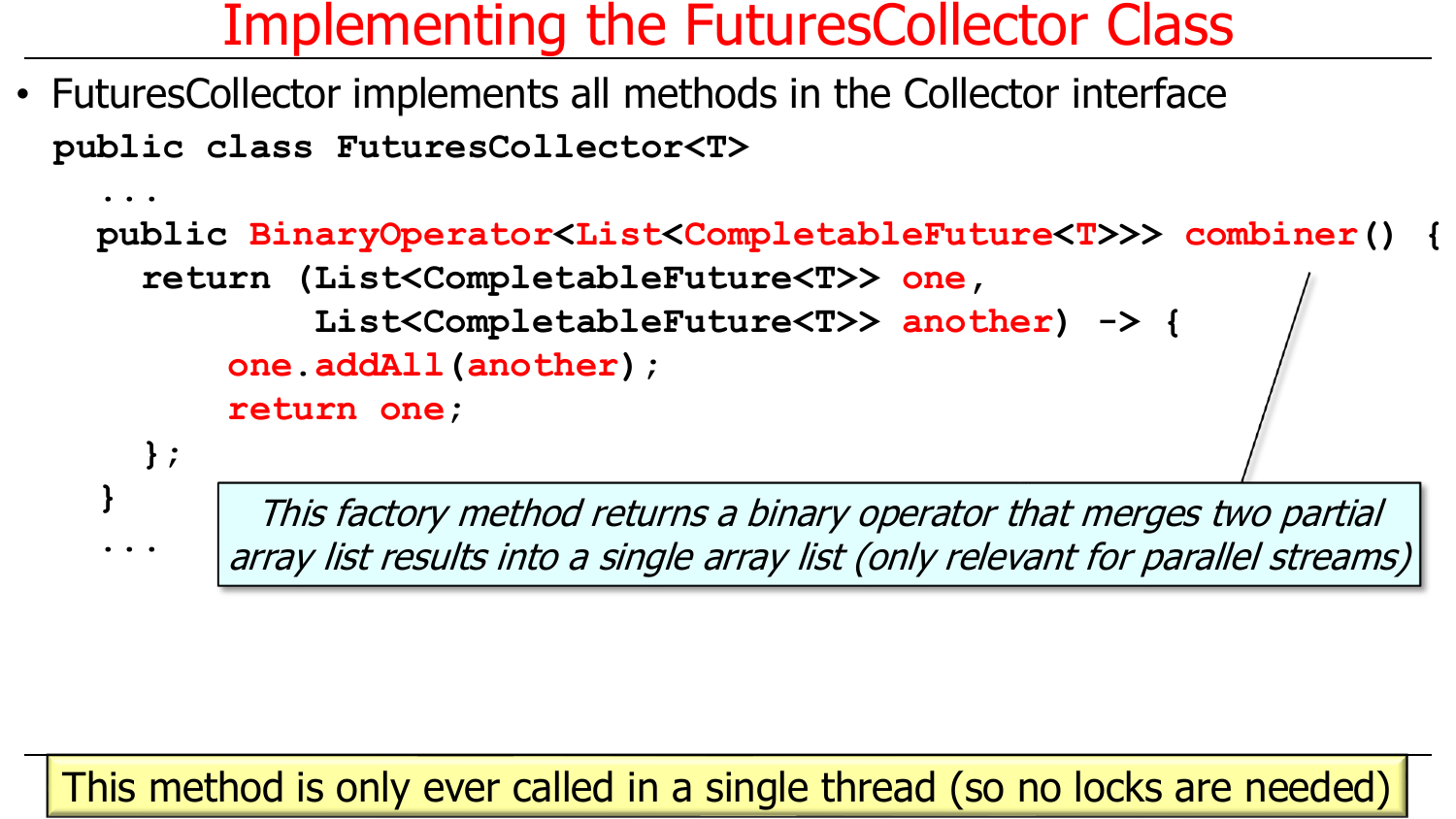**public class FuturesCollector<T>** • FuturesCollector implements all methods in the Collector interface

**... public Function<List<CompletableFuture<T>>,** 

**CompletableFuture<List<T>>> finisher() {**

**return futures -> CompletableFuture**

**.allOf(futures.toArray(new CompletableFuture[0]))**

This factory method returns a function used by the Java streams collector framework to transform the array list mutable result container to the completable future result type

**.thenApply(v -> futures.stream()**

**}**

**...**

**.map(CompletableFuture::join)**

**.collect(toList()));**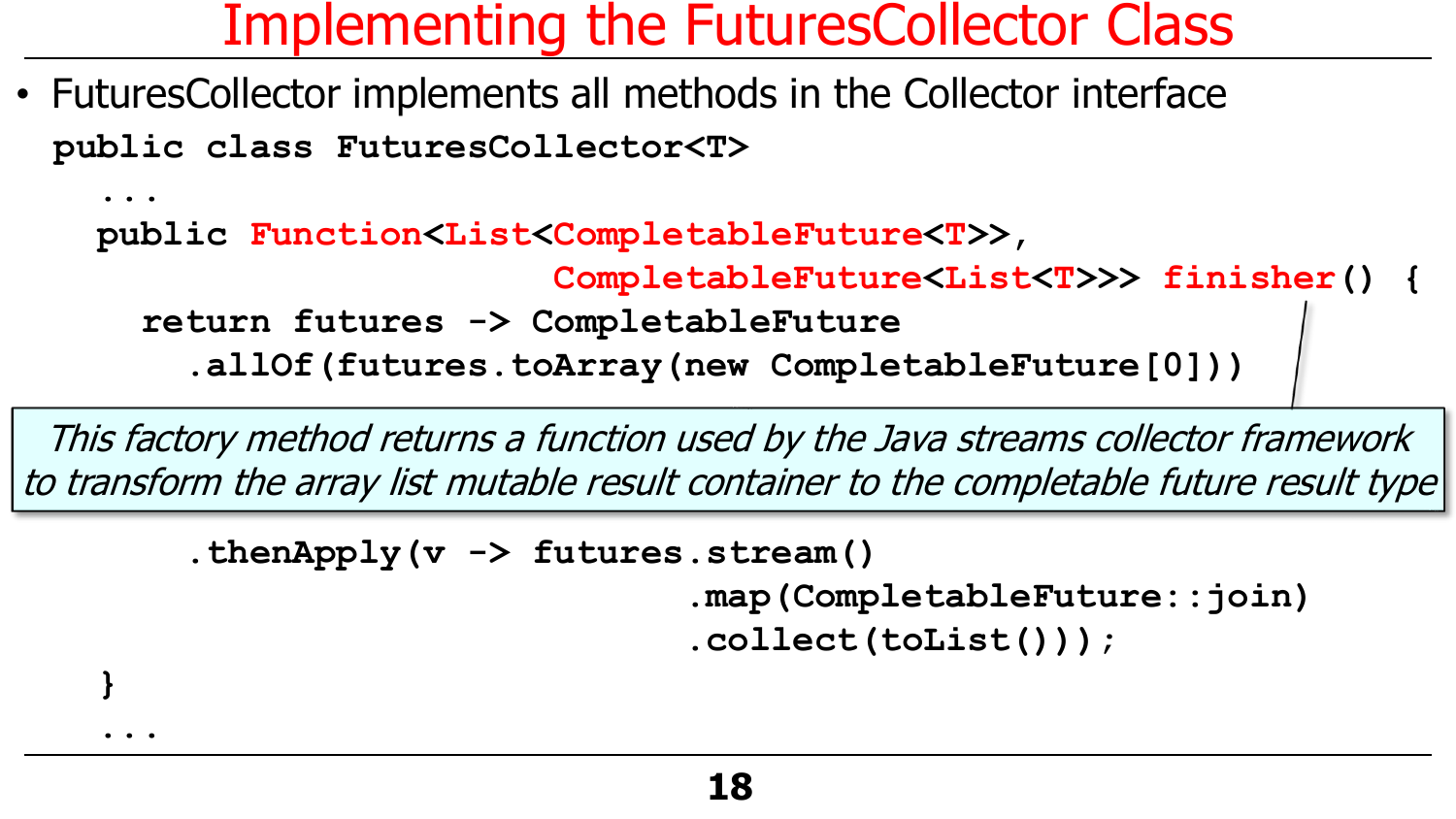**public class FuturesCollector<T>** • FuturesCollector implements all methods in the Collector interface

```
...
public Function<List<CompletableFuture<T>>, 
                     CompletableFuture<List<T>>> finisher() {
  return futures -> CompletableFuture
    .allOf(futures.toArray(new CompletableFuture[0]))
```
Reference to the mutable result container, which is an ArrayList.

**}**

**...**

```
.thenApply(v -> futures.stream()
                        .map(CompletableFuture::join)
                        .collect(toList()));
```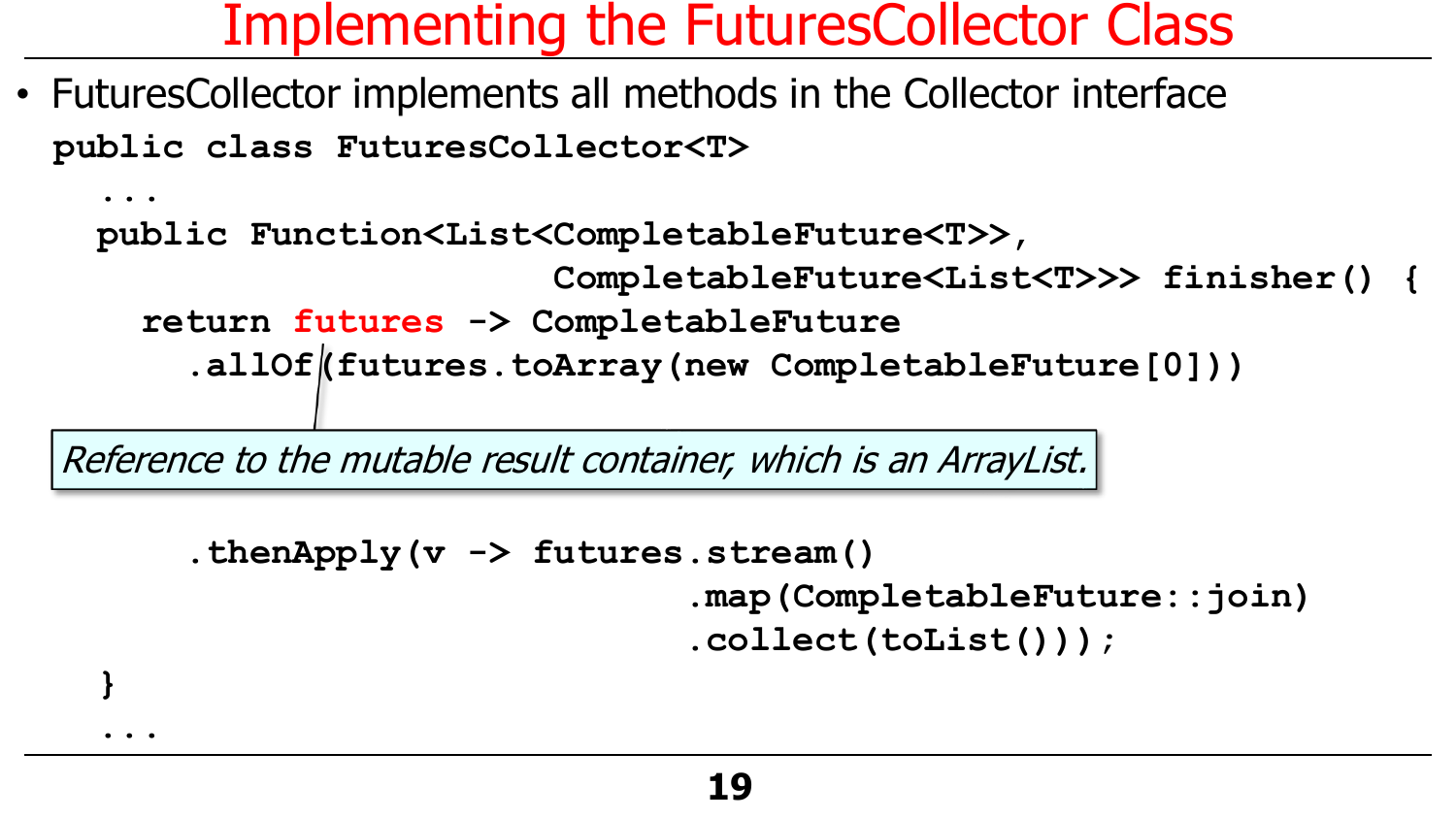**public class FuturesCollector<T>** • FuturesCollector implements all methods in the Collector interface

**public Function<List<CompletableFuture<T>>,** 

**CompletableFuture<List<T>>> finisher() {**

**return futures -> CompletableFuture**

**...**

**}**

**...**

**.allOf(futures.toArray(new CompletableFuture[0]))**

Convert the list of futures to an array of futures & pass to allOf() to obtain a future that will complete when all futures complete.

**.thenApply(v -> futures.stream()**

**.map(CompletableFuture::join)**

**.collect(toList()));**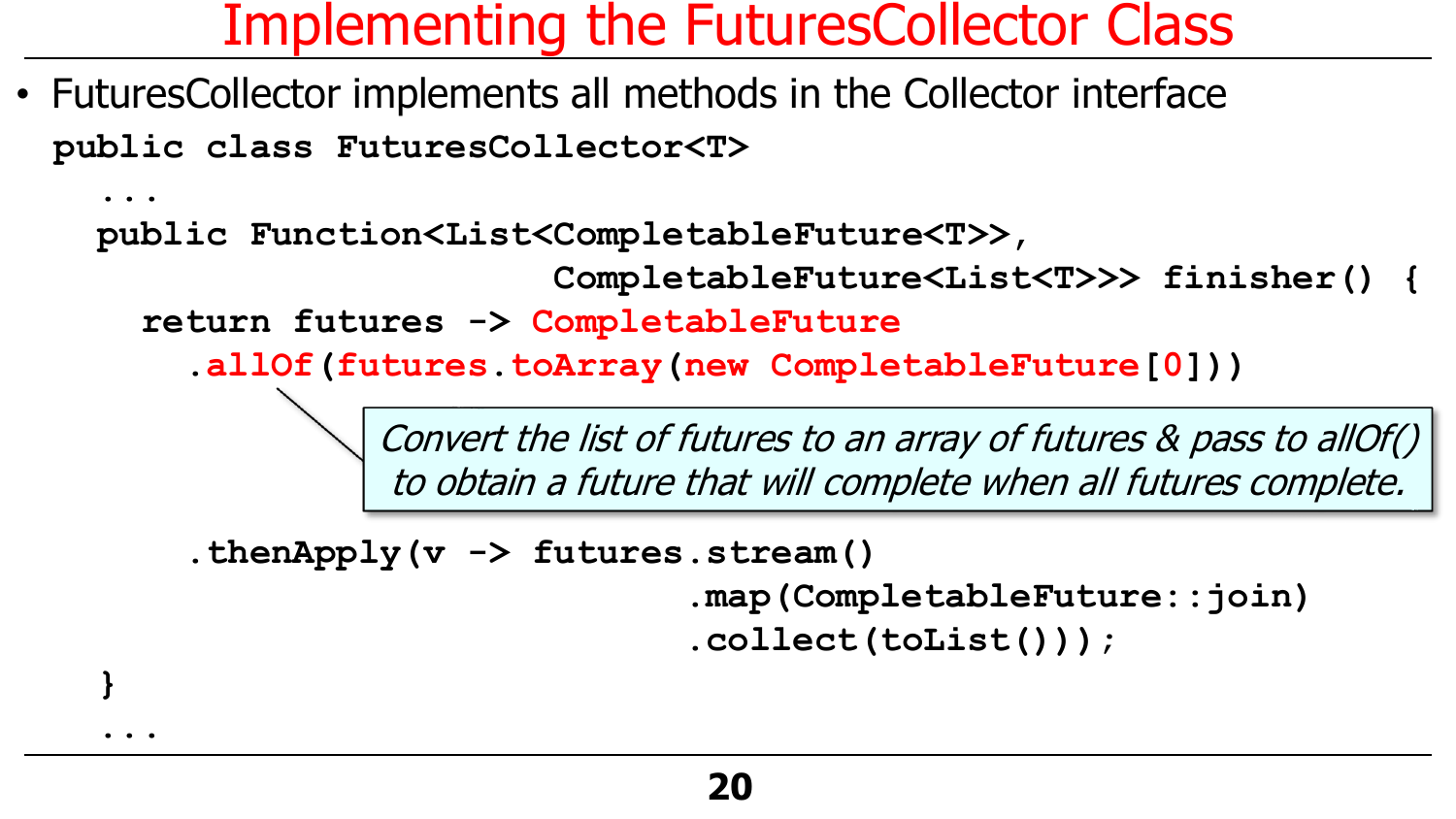**public class FuturesCollector<T>** • FuturesCollector implements all methods in the Collector interface

**public Function<List<CompletableFuture<T>>,** 

**CompletableFuture<List<T>>> finisher() {**

**return futures -> CompletableFuture**

**...**

**}**

**...**

**.allOf(futures.toArray(new CompletableFuture[0]))**

When all futures have completed get a single future to a list of joined elements of type T.

**.thenApply(v -> futures.stream()**

**.map(CompletableFuture::join)**

**.collect(toList()));**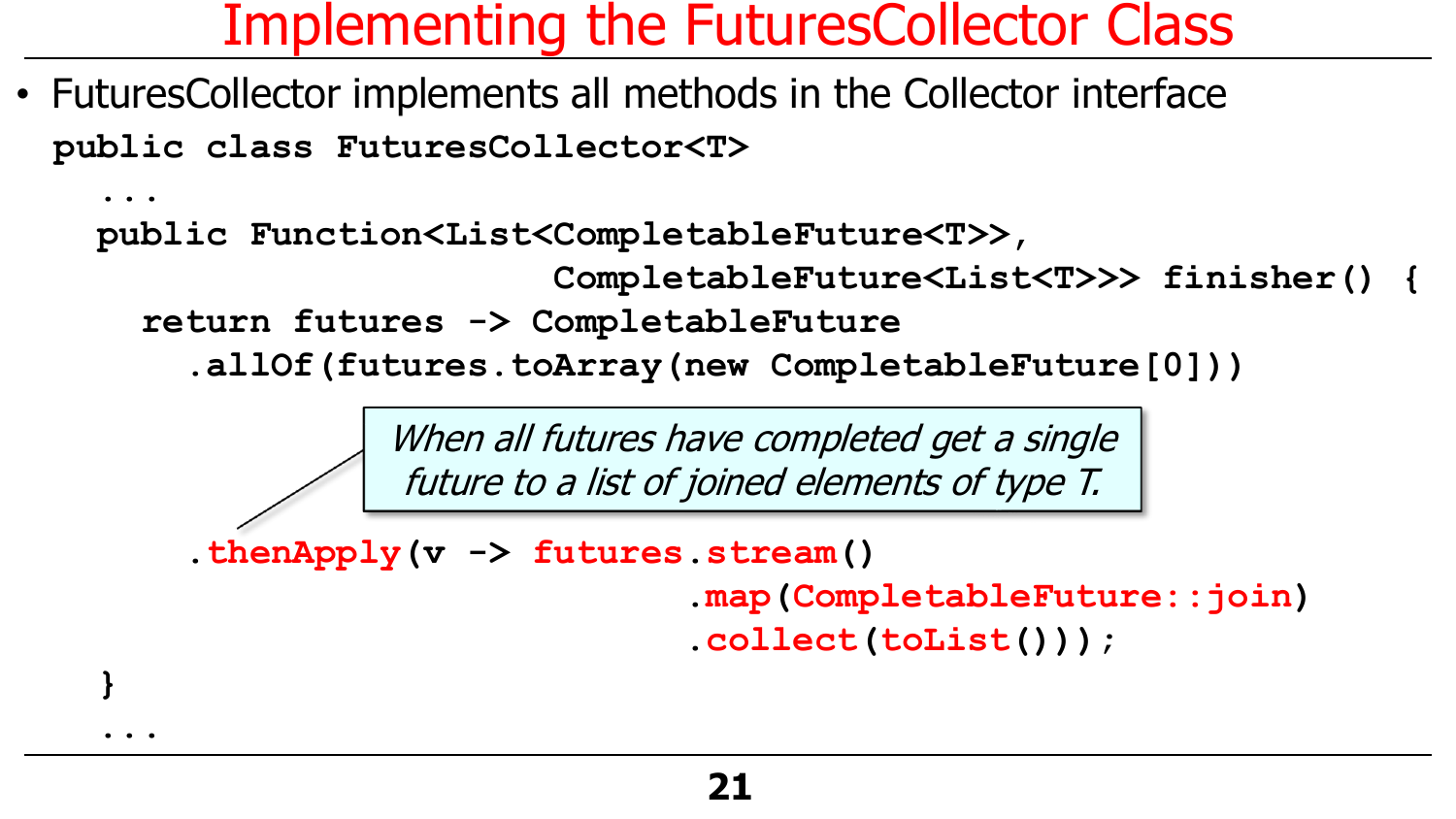**public class FuturesCollector<T>** • FuturesCollector implements all methods in the Collector interface

```
...
public Function<List<CompletableFuture<T>>, 
                     CompletableFuture<List<T>>> finisher() {
  return futures -> CompletableFuture
```

```
.allOf(futures.toArray(new CompletableFuture[0]))
```


```
.thenApply(v -> futures.stream()
```
**}**

**...**

```
.map(CompletableFuture::join)
```

```
.collect(toList()));
```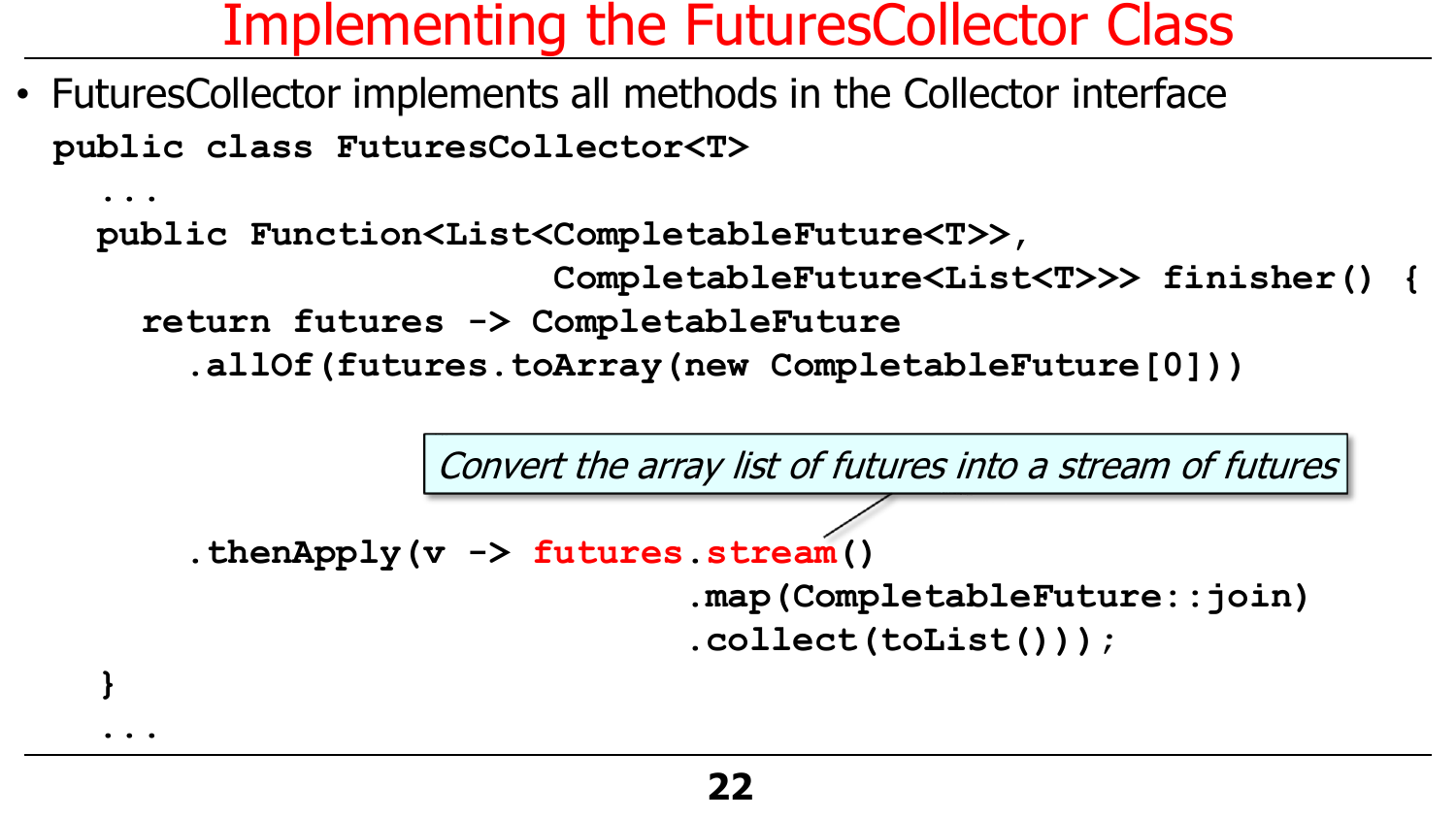**public class FuturesCollector<T>** • FuturesCollector implements all methods in the Collector interface

**}**

**...**

```
...
public Function<List<CompletableFuture<T>>, 
                     CompletableFuture<List<T>>> finisher() {
  return futures -> CompletableFuture
    .allOf(futures.toArray(new CompletableFuture[0]))
```

```
.thenApply(v -> futures.stream()
                          .map(CompletableFuture::join)
                          .collect(toList()));
                               This call to join() will never block!
```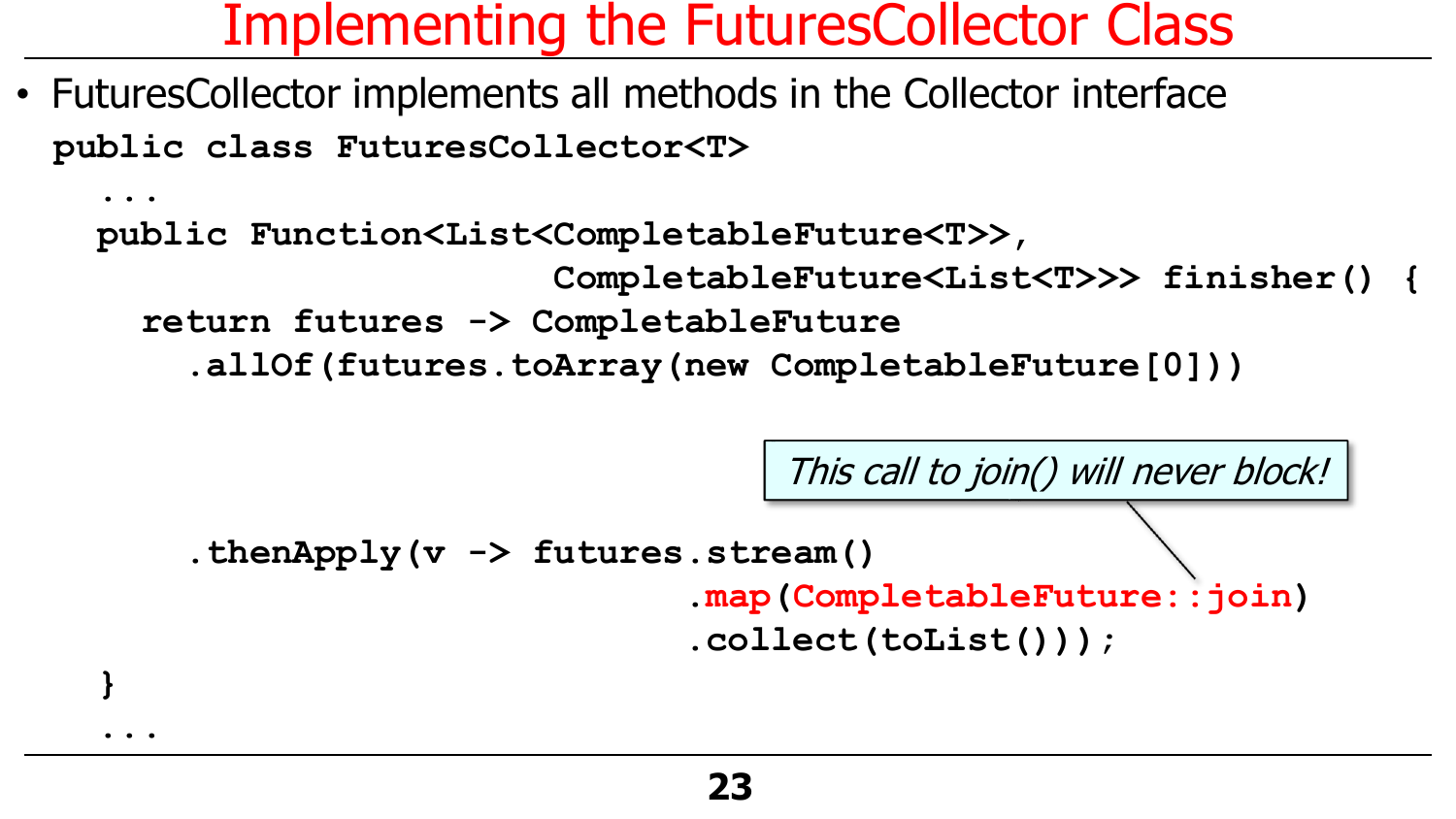**public class FuturesCollector<T>** • FuturesCollector implements all methods in the Collector interface

```
public Function<List<CompletableFuture<T>>,
```
**CompletableFuture<List<T>>> finisher() {**

```
return futures -> CompletableFuture
```
**...**

**}**

**...**

.allOf(futures/toArray(new CompletableFuture[0]))

Return a future to a list of elements of  $T$ 

```
.thenApply(v -> futures.stream()
```

```
.map(CompletableFuture::join)
```

```
.collect(toList()));
```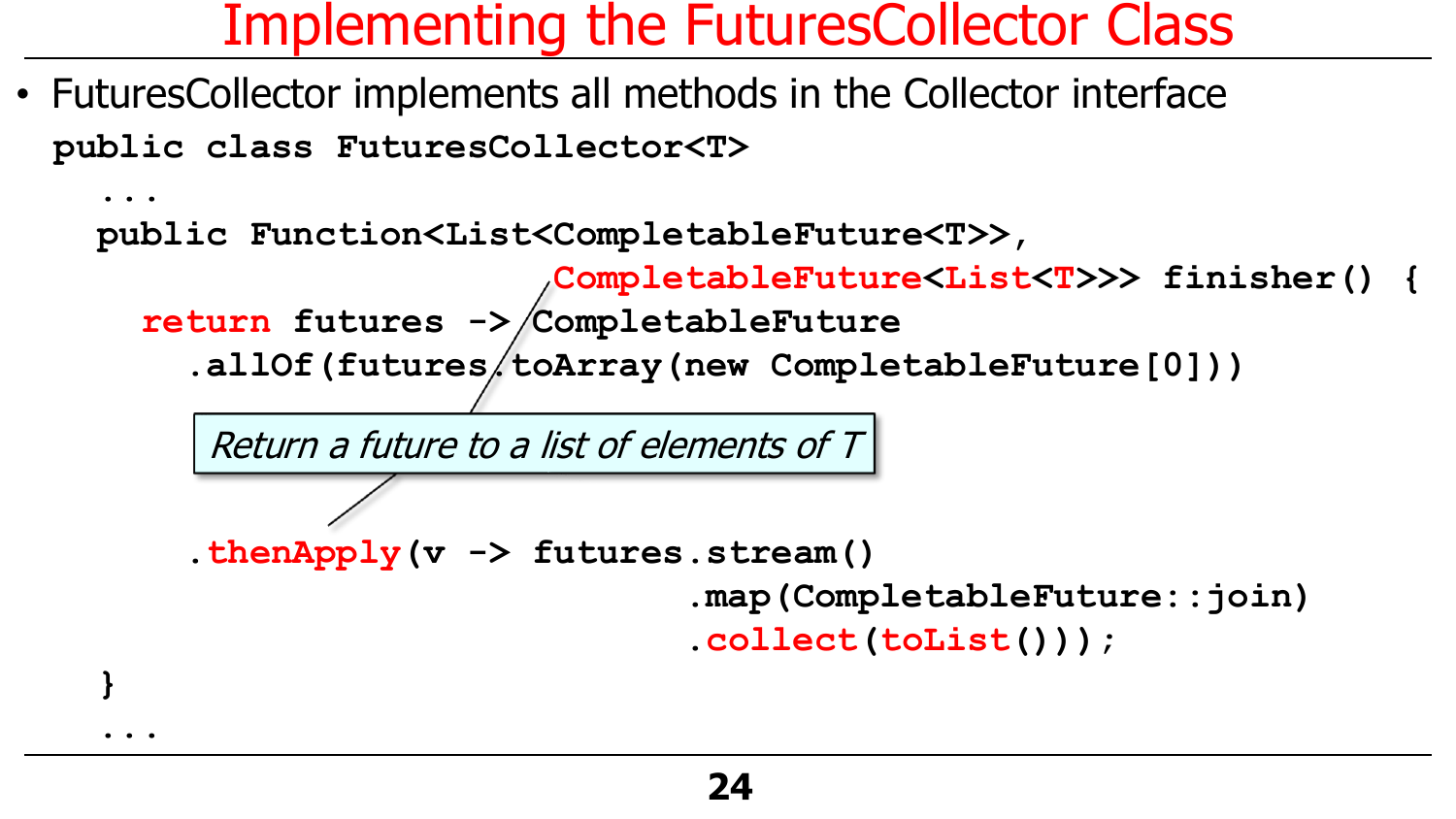• FuturesCollector is used to return a completable future to a list of big fractions that are being reduced & multiplied asynchronously

**static void testFractionMultiplications1() {**

```
...
```
**}** 

**Stream.generate(() -> makeBigFraction(new Random(), false))**

**.limit(sMAX\_FRACTIONS)**

**.map(reduceAndMultiplyFraction)**

**.collect(FuturesCollector.toFuture())**

```
.thenAccept(this::sortAndPrintList);
```
thenAccept() is called only after the future returned from collect() completes

**25** See lesson on "Advanced Java Completable Future Features: Applying Completion Stage Methods"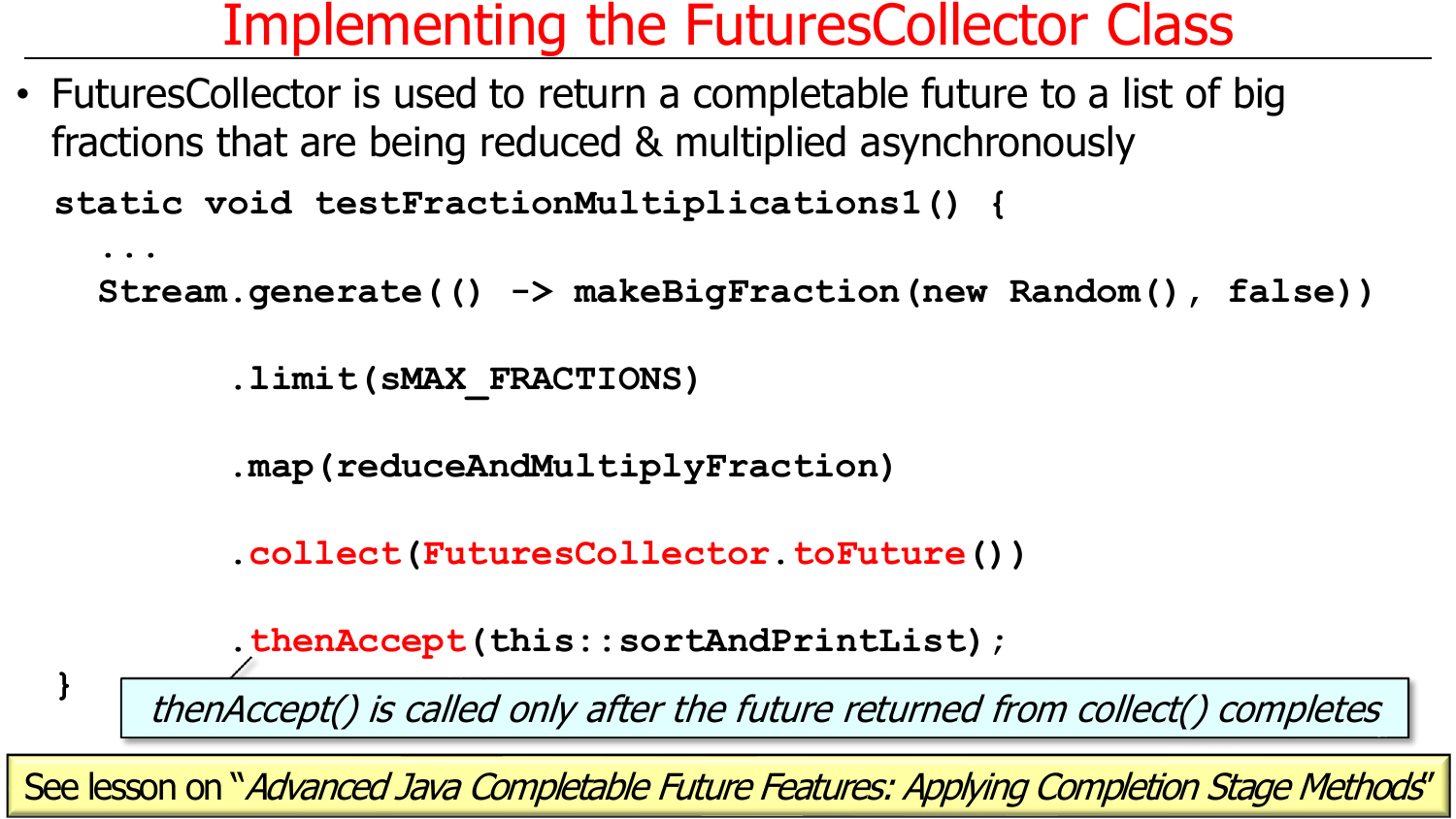• FuturesCollector implements all methods in the Collector interface

```
public class FuturesCollector<T>
  ...
  public Set characteristics() {
    return Collections.singleton(Characteristics.UNORDERED);
  }
                                           Returns a set indicating the 
                                          FuturesCollector characteristics
```

```
public static <T> Collector<CompletableFuture<T>, ?,
                             CompletableFuture<List<T>>> 
toFuture() {
  return new FuturesCollector<>();
}
```
**}**

FuturesCollector is thus a non-concurrent collector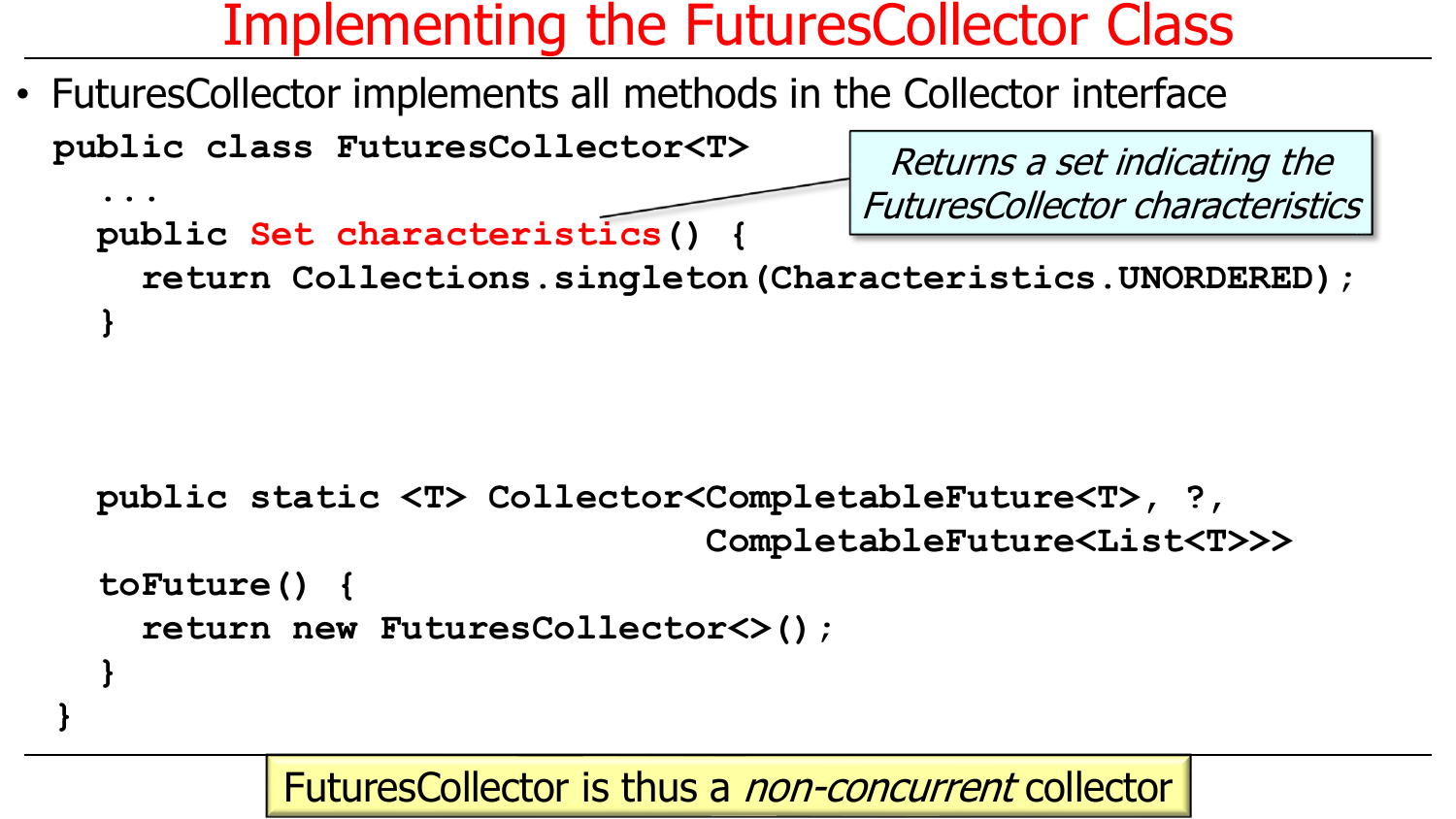**public class FuturesCollector<T>** • FuturesCollector implements all methods in the Collector interface

```
...
public Set characteristics() {
```
**}**

**}**

**return Collections.singleton(Characteristics.UNORDERED);**

This static factory method creates a new FuturesCollector

```
public static <T> Collector<CompletableFuture<T>, ?,
                             CompletableFuture<List<T>>> 
toFuture() {
  return new FuturesCollector<>();
}
```